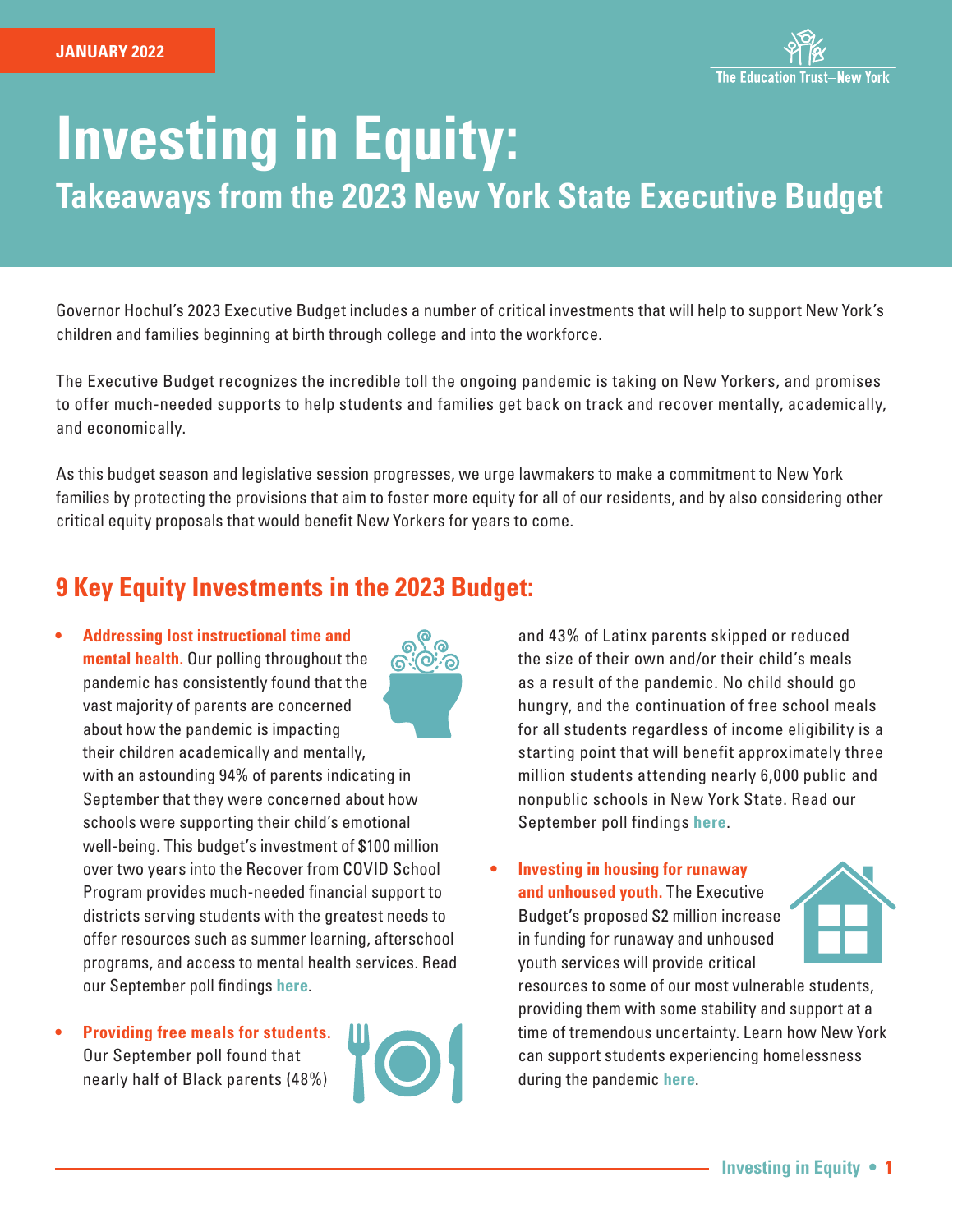**• Committing to a statewide attainment goal.** The Executive Budget includes a comprehensive plan to make higher education in New York more affordable and accessible, and to help two-thirds



of New Yorkers earn a high-quality postsecondary credential or degree by 2030. Now more than ever, economic opportunity and financial security are intertwined with educational attainment. Committing to an attainment goal of two-thirds of New Yorkers of all races and ethnicities by 2030 would mean that more than 6.5 million residents would hold a postsecondary degree or credential by 2030. Learn more about how postsecondary credentials and degrees lead to family-sustaining wages **[here](https://newyork.edtrust.org/wp-content/uploads/2020/12/Aiming-Higher.pdf)**.

**• Improving access to higher education financial aid.** The Executive Budget includes several key investments into making college more affordable for all

students. That includes the \$150 million commitment to expand the Tuition Assistance Program (TAP), allowing part-time students and students who have been impacted by the criminal justice system to participate, as well as a 10% increase in financial support for students who are economically disadvantaged. The proposed budget also expands the types and number of high-quality workforce credentials that will be eligible for state funding. An additional \$24M has been allocated to support students historically underserved by the education system through opportunity programs and training centers at CUNY. Learn more about why financial aid for college matters **[here](https://newyork.edtrust.org/new-york-state-fafsa/)**.

**• Increasing family income eligibility for child care subsidies.** Increasing eligibility for child care subsidies is a crucial step to helping tens of thousands



of New York families access the child care they need so that parents can participate in and advance in the workforce, and to set New York on the path to economic recovery. Learn more about the importance of quality and affordable child care and other issues in early childhood education **[here](https://raisingnewyork.org/)**.

- **• Supporting child care workers**. The first three years are precisely the time of life where deeply committed, educated teachers are needed to maximize the intense aptitude for learning with which children are born. Therefore, supporting the early childhood workforce dedicated to New York's youngest children and their families becomes a vital mission, now more than ever. Gov. Hochul's proposed \$75 million into the child care workforce is a testament to the crucial role they play in early childhood development. Learn more about supporting New York's child care workforce **[here](https://raisingnewyork.org/wp-content/uploads/sites/2/2021/03/State-of-the-Childcare-Report_F_3.17.2021.pdf)**.
- **• Investing in home visiting.** Voluntary

education, and referrals to families of



young children in their homes. Research shows that home visiting decreases child abuse and neglect, increases school readiness, and improves maternal and infant health outcomes. The Executive Budget's direction of an additional \$11 million to home visiting programs, bringing the total level of State support to \$41.5 million, will allow the program to serve an additional 1,600 families statewide. Learn more about home visiting programs in New York **[here](https://raisingnewyork.org/home-visitation/)**.

**• Expand access to holistic prenatal and postnatal care.** New York has one of the highest maternal mortality rates in the country. For every 100,000 live births in our state, there are 20 maternal deaths, compared to our national average of 17.4. Gov. Hochul's proposal to invest more than \$20 million annually to expand access to holistic prenatal and postnatal care will help improve maternal health outcomes, reduce racial disparities, and advance equity for mothers across New York. Additionally, it is critical that New York work with the federal government to expand Medicaid postpartum coverage for mothers to one year, increasing it from 60 days after they give birth. Learn more about maternal health in New York **[here](https://raisingnewyork.org/maternalhealth/)**.